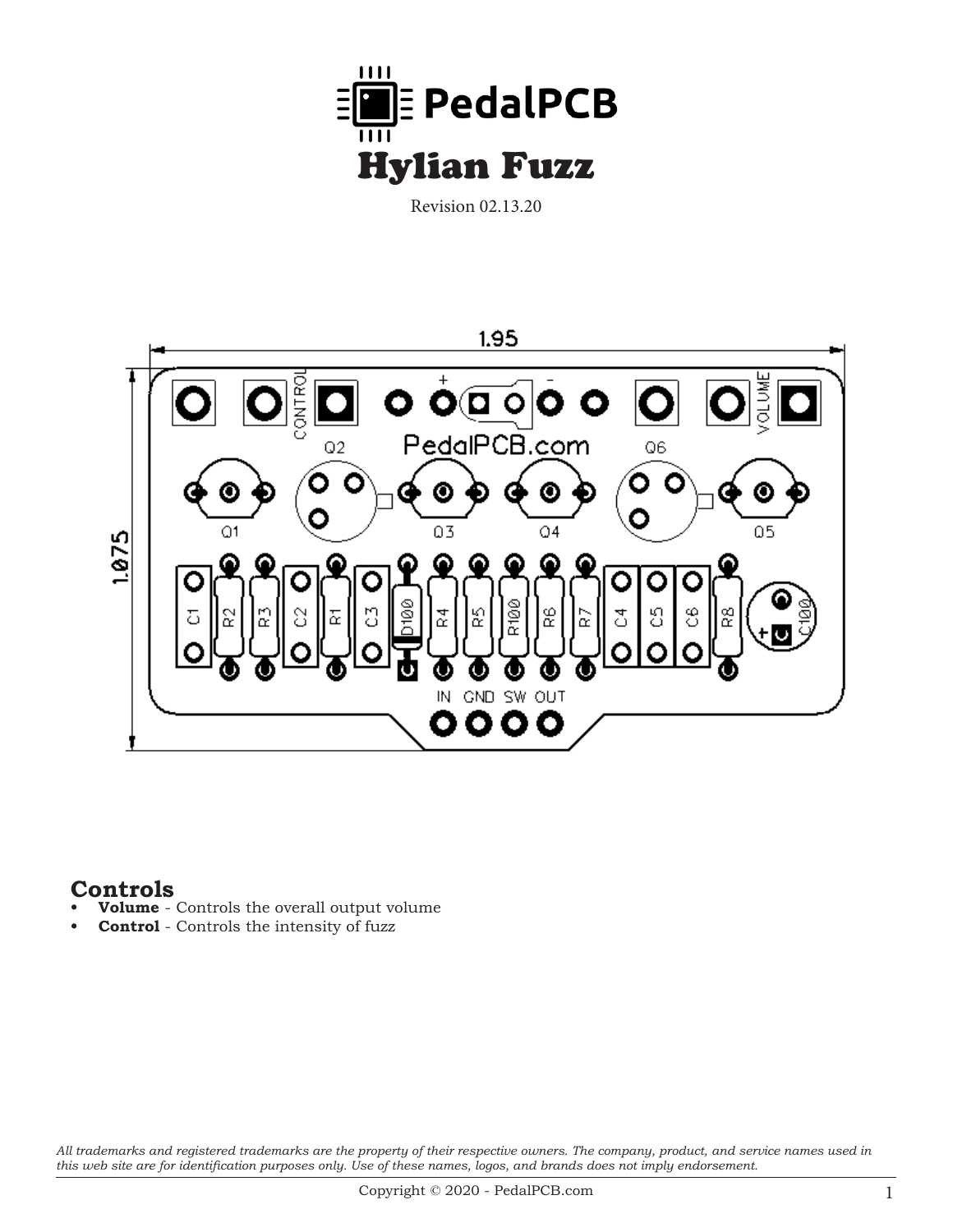

# Hylian Fuzz

## Parts List

| <b>RESISTORS</b> |                 | <b>CAPACITORS</b> |      |
|------------------|-----------------|-------------------|------|
| R1               | 1K              | C1                | 100n |
| R2               | 2M <sub>2</sub> | C <sub>2</sub>    | 100n |
| R <sub>3</sub>   | 10K             | C <sub>3</sub>    | 100n |
| R4               | 2M <sub>2</sub> | C4                | 100n |
| R <sub>5</sub>   | 10K             | C5                | 100n |
| R6               | 3M3             | C6                | 100n |
| R7               | 10K             | C <sub>100</sub>  | 47u  |
| R8               | 10K             |                   |      |
| R100             | 4K7             |                   |      |
|                  |                 |                   |      |

| <b>TRANSISTORS</b> |                                                          |  |  |  |
|--------------------|----------------------------------------------------------|--|--|--|
| O <sub>1</sub>     | MPSA <sub>18</sub>                                       |  |  |  |
| $\cap$             | $\bigcap_{\alpha}$ $\bigcap_{\alpha}$ $\bigcap_{\alpha}$ |  |  |  |

| Q2 | 2N2907A |
|----|---------|
| O3 | MPSA18  |
| O4 | MPSA18  |
| O5 | MPSA18  |
| O6 | 2N2222A |
|    |         |

### **DIODES**

D100 1N5817

### **POTENTIOMETERS**

| VOLUME  | <b>B100K</b> |
|---------|--------------|
| CONTROL | <b>B100K</b> |

*Common offboard components (enclosure, footswitch, jacks, etc) are not listed*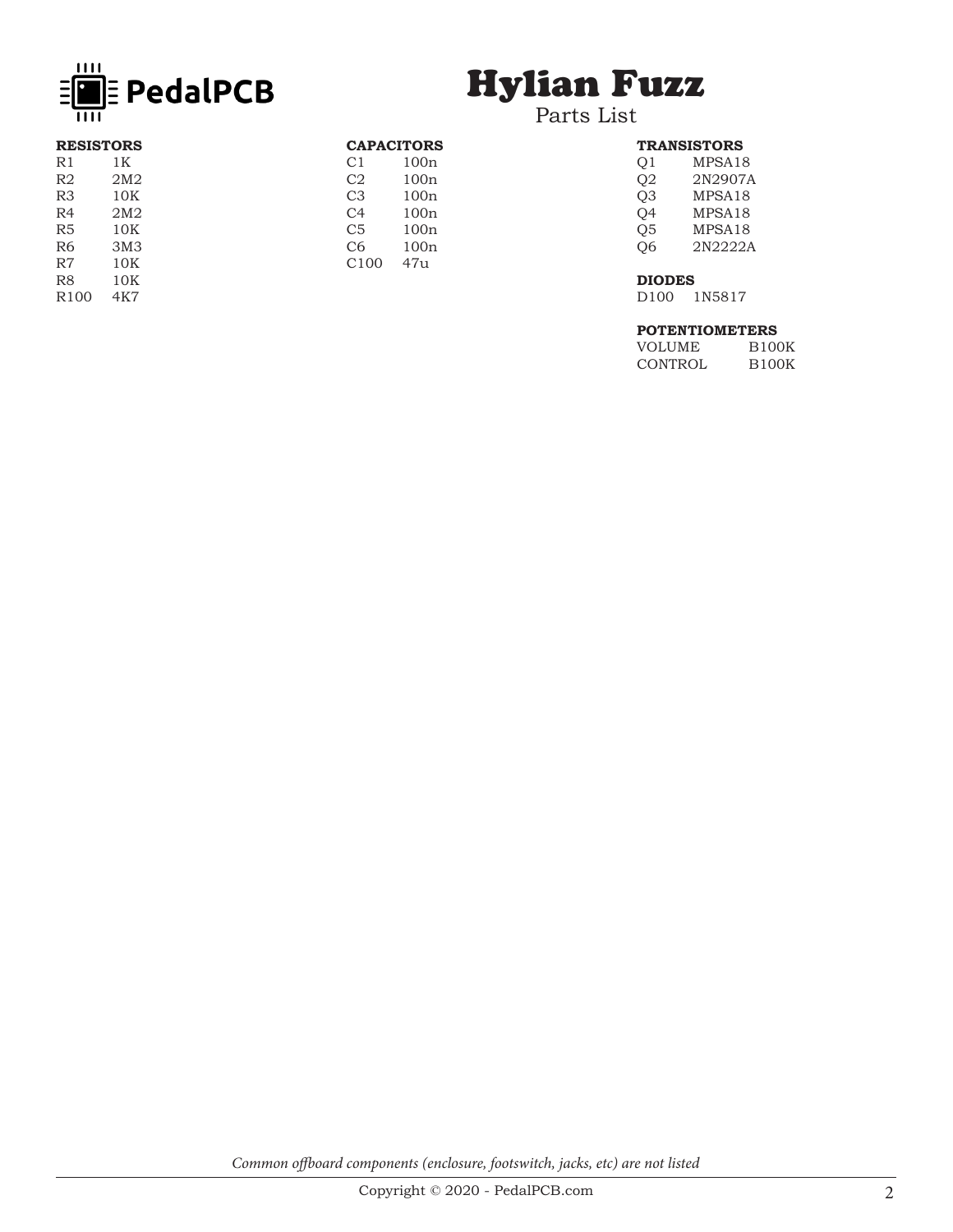Hylian Fuzz Hylian Fuzz $\equiv \frac{1}{2}$  PedalPCB

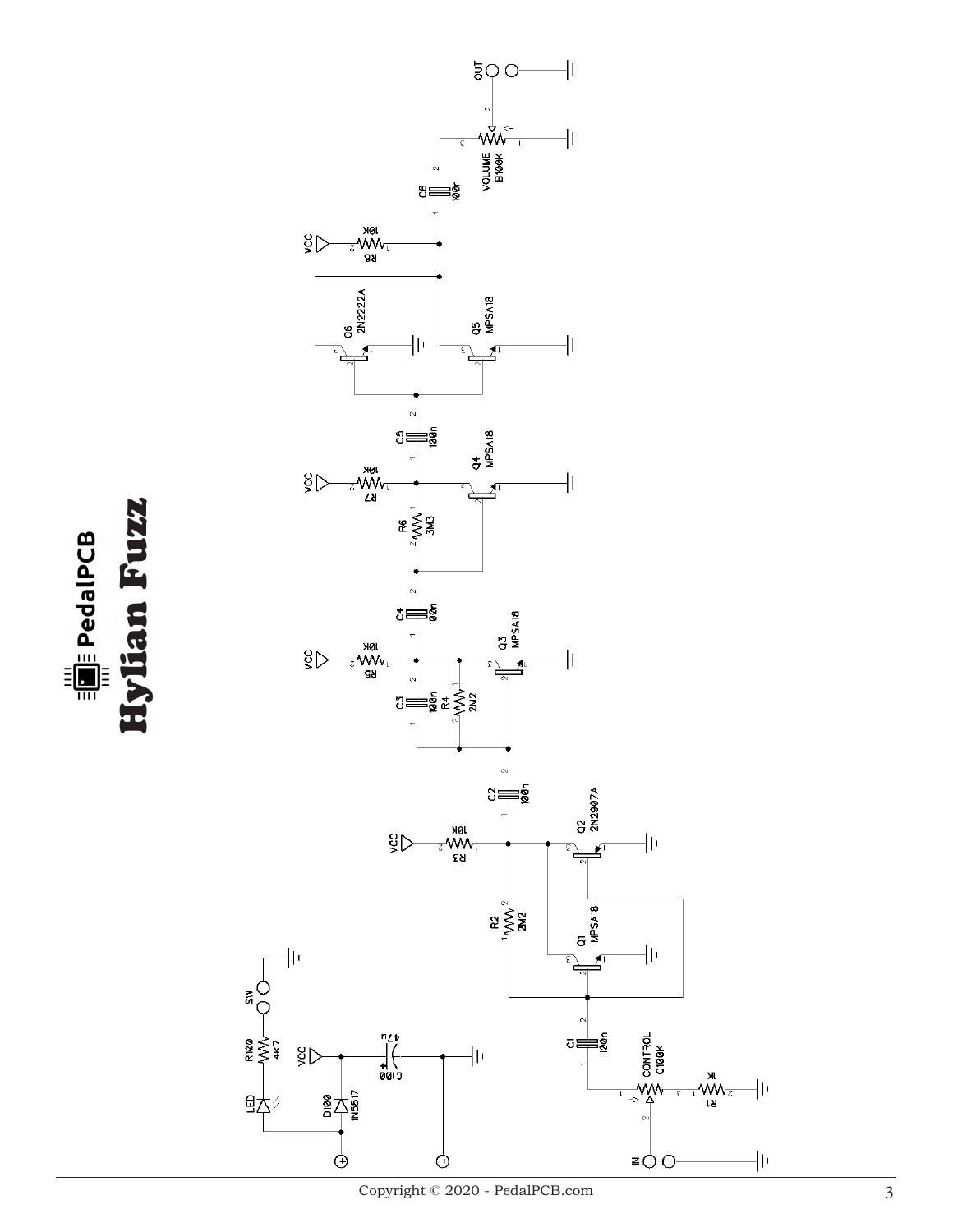



Wiring Diagram